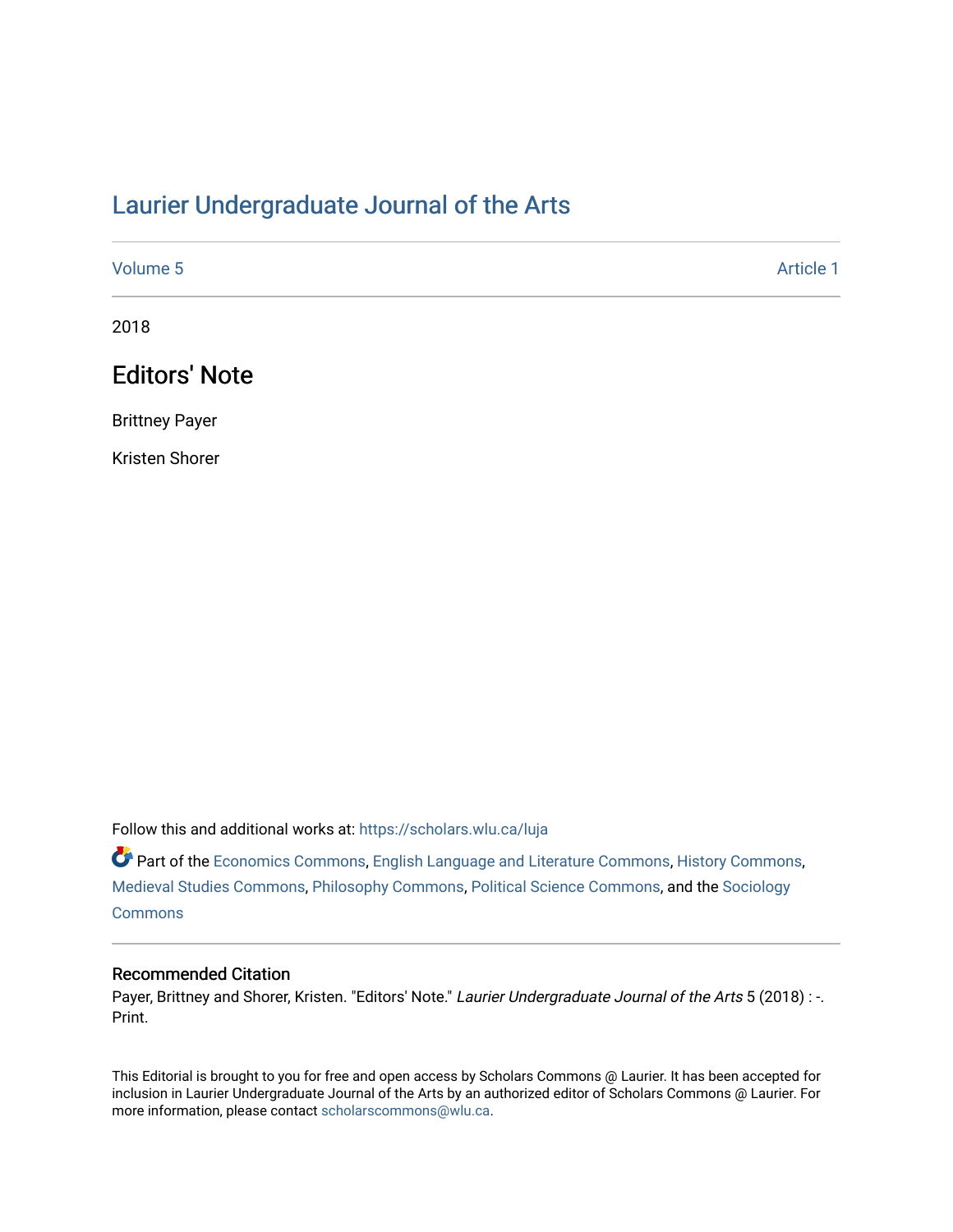## Editors' Note

### *Brittney Payer and Kristen Shorer*

Through all stages of the publication process, LUJA holds itself to the highest of academic standards; only the top 4% of submissions are selected and even they are put through a rigorous editing process. Both the reviewer and editorial teams partake in thorough training on academic convention and the qualities of a strong, publishable paper. All of these systems are in place to help eliminate subjectivity from the publication process, while increasing the alignment of papers with academic standards and conventions. Herein lies the contradiction. Writing is, by its nature, a subjective and personal expression; academia, on the other hand, prizes an objective, often unfeeling standard of "excellence."

Academia has a reputation for rigidity and stoicism, characterized by a voice that simultaneously maximizes strength, authority, and expertise, while minimizing emotion and personality. As students of the arts, we encourage you to question this long accepted standard, the norms it reinforces, and its larger implications for representation in publication. If Western academic convention calls for a voice that meets these specific expectations, which forms of expression are being marginalized? How could the academic community benefit from exposure to non-normative writing conventions and expressions?

Greater freedom comes with greater success, and many professionally published authors might insert themselves into their texts, having earned the opportunity to integrate personal flair and emphasis. However, what we found while sitting in a room full of skilled undergraduate students was that any inclination toward creativity or flair was felt inhibited by convention; we had a model to follow, and, while deviation was not inherently wrong, no one really knew how to do it right.

This challenge arose again and again in LUJA's publication process, and as you read through the 2018 edition, it will become clear that even those papers that fit academic standards of excellence differ greatly in their voice. Out of 150 remarkable submissions, we narrowed our choices to the eight you currently hold in your hands: the eight we felt best upheld academic standards while offering originality in thought and individuality in style. For instance, one can point to the contrast between Justin Manning's to-the-point, direct style of writing, and Denise